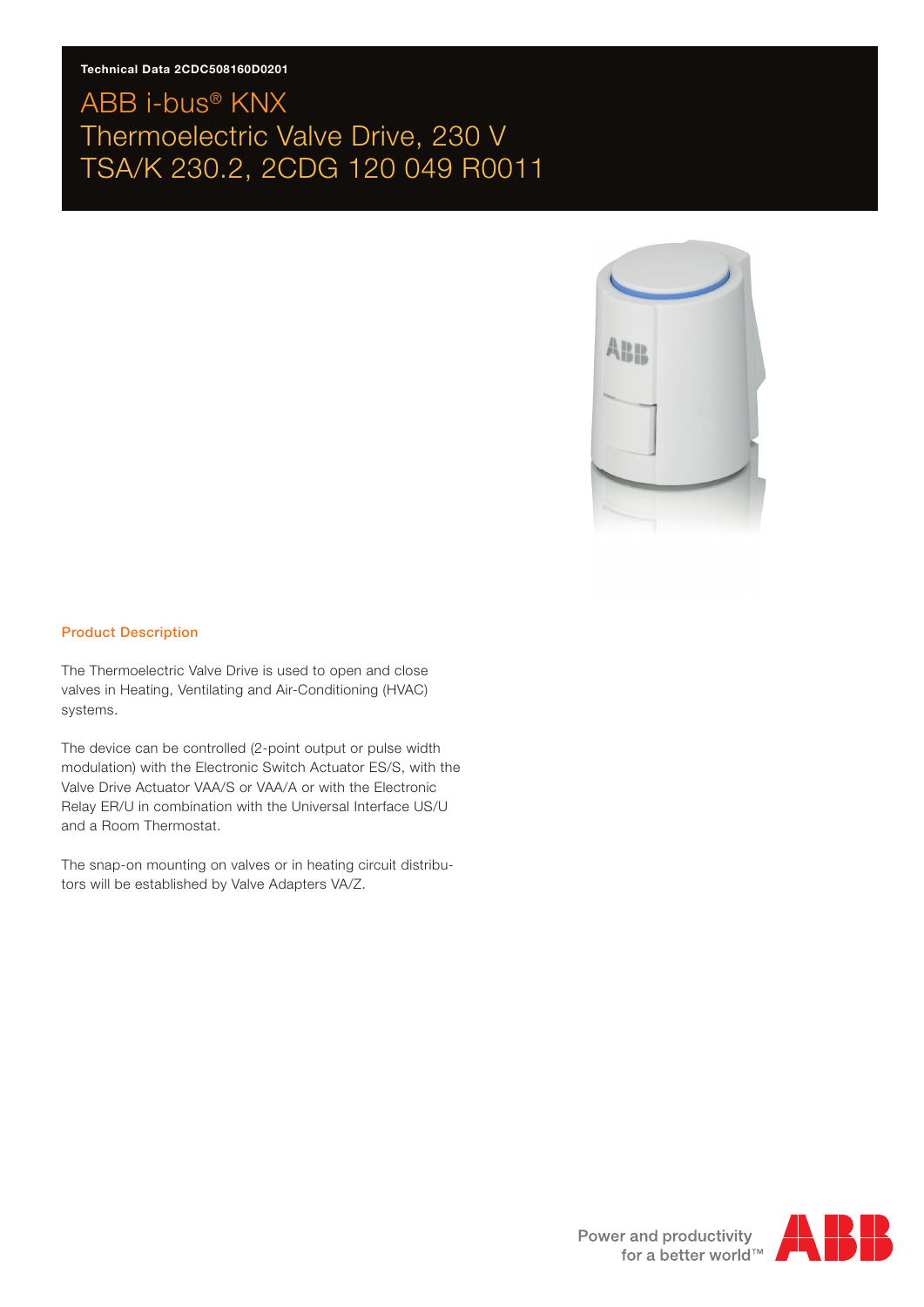#### Technical Data

| <b>Version</b>                 | Normally Closed<br>First-Open function                                                                                                     | <b>NC</b><br>Enables heating operation during the carcass con-<br>struction phase even when the electric wiring of the<br>single room control is not yet complete. |
|--------------------------------|--------------------------------------------------------------------------------------------------------------------------------------------|--------------------------------------------------------------------------------------------------------------------------------------------------------------------|
| Power supply                   | <b>Operating Voltage</b><br>Operating current<br>Max. inrush current<br>Operating power<br>Over voltage protection according to EN 60730-1 | 230 V AC ± 10 %, 50/60 Hz<br>5 <sub>mA</sub><br><550 mA during 100 ms max.<br>1 W<br>At least 2.5 kV                                                               |
| <b>Connection</b>              | Connection cable (pluggable)<br>Length                                                                                                     | $2 \times 0.75$ mm <sup>2</sup> , light grey<br>1 <sub>m</sub>                                                                                                     |
| Operating and display elements | Function display                                                                                                                           | Displays whether the valve is opened or closed                                                                                                                     |
| Valve drive mechanic           | Actuator travel<br>Actuator force<br>Closing and opening times                                                                             | 4 mm<br>$100 N + 5%$<br>Approx. 3 min.                                                                                                                             |
| Ambient temperature range      | Fluid<br>Environment<br>Storage                                                                                                            | $0 °C  + 100 °C$<br>$0 °C  + 60 °C$<br>$-25 °C  + 60 °C$                                                                                                           |
| <b>Design</b>                  | Compact device for placing on valve bases                                                                                                  |                                                                                                                                                                    |
| <b>Housing</b>                 | Dimensions $(H \times W \times D)$<br>Material<br>Colour                                                                                   | $60 \times 44 \times 49$ mm<br>Plastic<br>Light grey, RAL 7035                                                                                                     |
| <b>Mounting</b>                | Snap-on mounting<br>Installation positions                                                                                                 | Via Valve Adapter VA/Z<br>360° (vertical and horizontal recommended)                                                                                               |
| Type of protection             | IP 54 (in all installation positions)                                                                                                      | According to DIN EN 60529                                                                                                                                          |
| <b>Protection class</b>        | $\parallel$                                                                                                                                | According to DIN EN 61140                                                                                                                                          |
| Weight                         | $0.1$ kg                                                                                                                                   |                                                                                                                                                                    |
| <b>CE-norm</b>                 | According to EN 60730                                                                                                                      |                                                                                                                                                                    |

### Accessory

| Type      | Model                                                                              |
|-----------|------------------------------------------------------------------------------------|
| VA/Z 10.1 | Valve Adapter (M 30 x 1.5) for Dumser, Chronatherm, Vescal, KaMo                   |
| VA/Z 50.1 | Valve Adapter (M 30 x 1.5) for Honeywell, Reich, Cazzaniga, Landis & Gyr., MNG     |
| VA/Z 78.1 | Valve Adapter (Flange) for Danfoss RA                                              |
| VA/Z 80.1 | Valve Adapter (M 30 x 1.5) for Heimeier, Herb, Onda, Schlösser (from 93), Oventrop |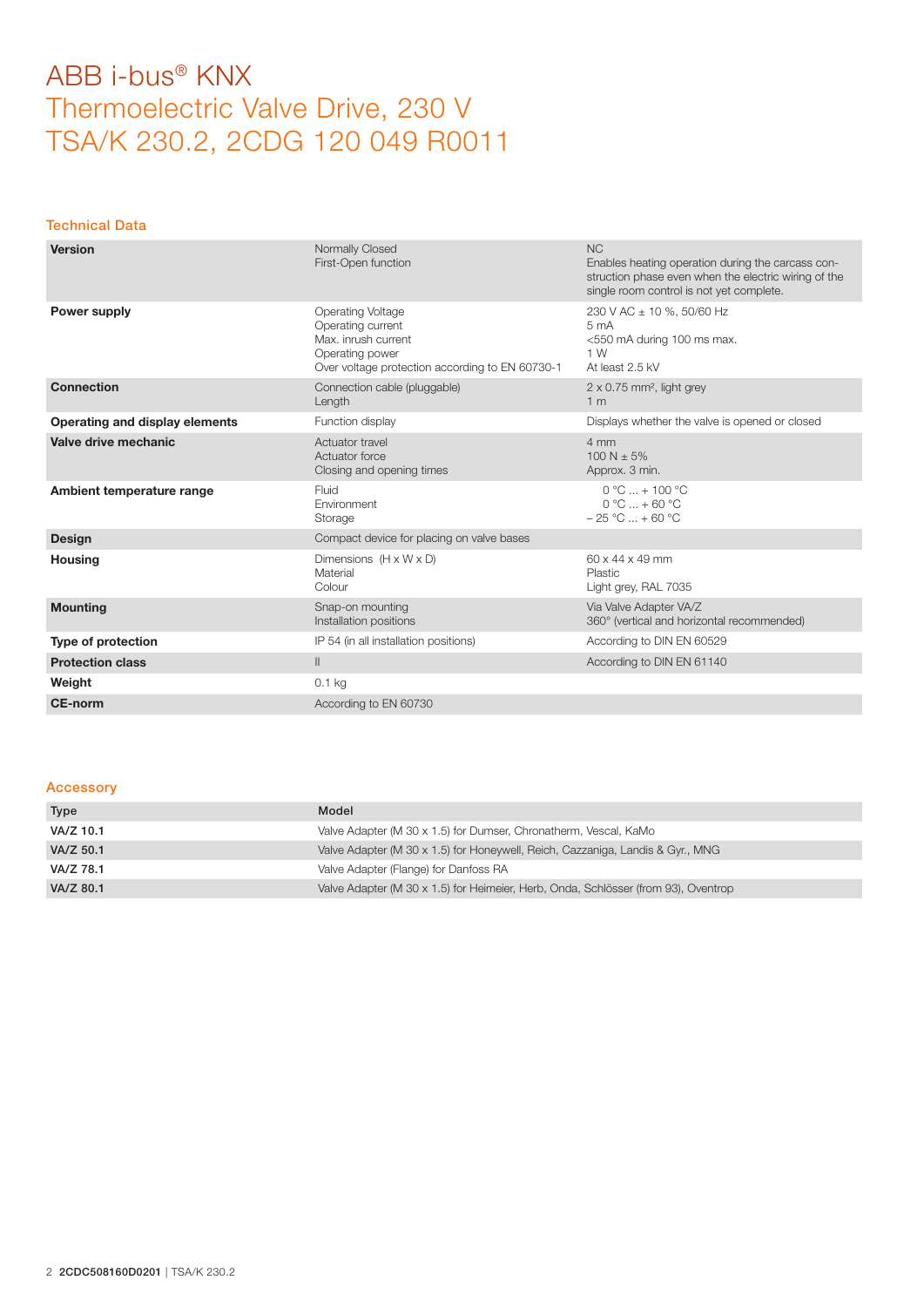



ABI

44.3

Dimension drawing







2CDC 072 004 F0015

2CDC 072 004 F0015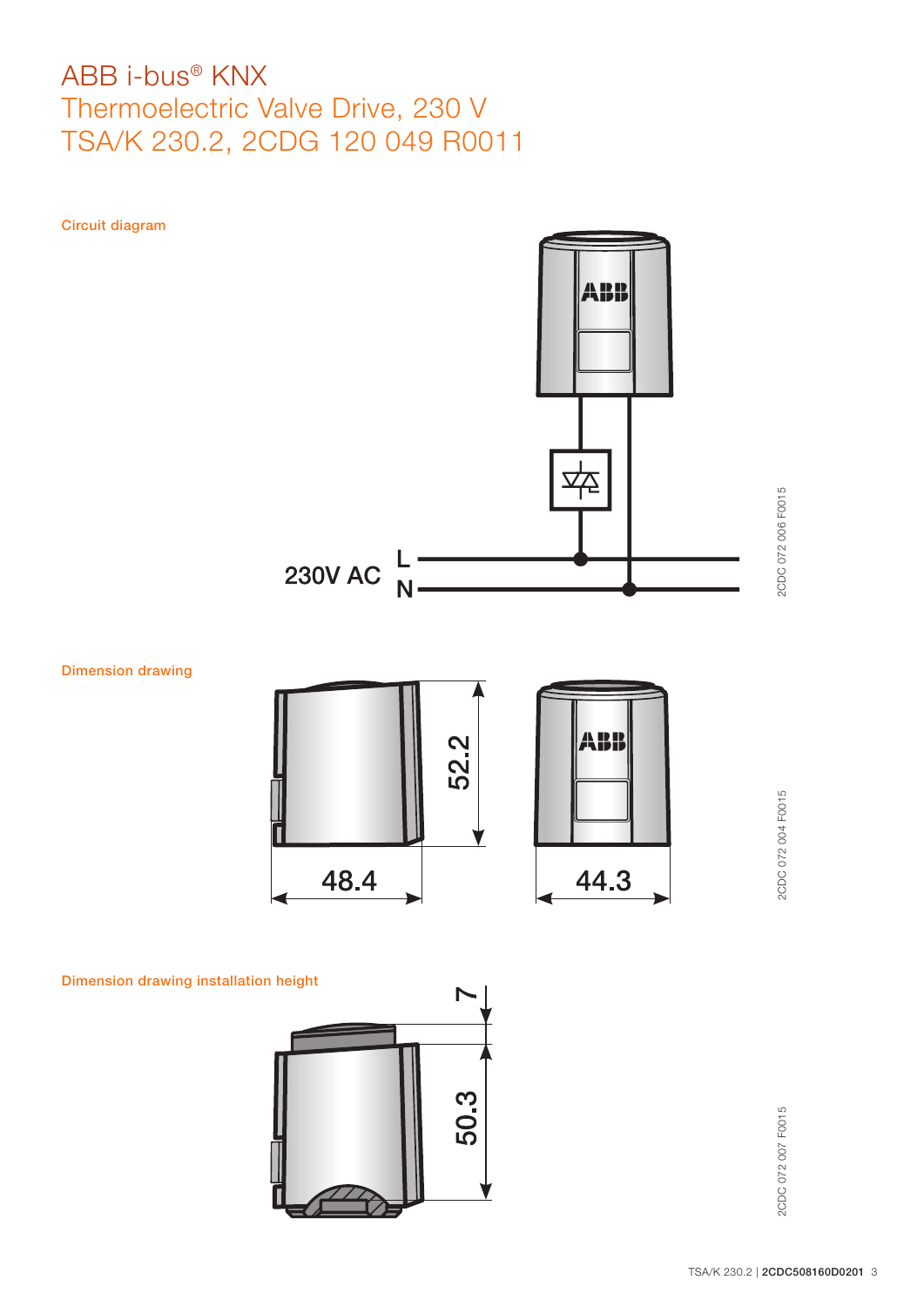Characteristic curves



### Mounting and Installation

Generally all installation positions are possible for practical use. Preferred installation positions of the valve drive are vertical and horizontal. An upside-down position may reduce product life through special circumstances (e.g. contaminated water).

The valve adaptation occurs via the Valve Adapter VA/Z. Those are available for the most common valve bases and heating circuit distributors. See also Accessory.

In its delivery state the valve drive is normally open due to the First-Open function. This enables heating operation during the carcass construction phase even when the electric wiring of the single room control is not yet complete. When commissioning the system at a later date, the First-Open function is automatically unlocked by applying the operating voltage (> 6 min.) and the valve drive is fully operable.

We recommend the following wires for installation a 230 V system:

| Light plastic-sheated cable: NYM |  | $1.5 \text{ mm}^2$ |
|----------------------------------|--|--------------------|
| Flat webbed building wire: NYIF  |  | $1.5 \text{ mm}^2$ |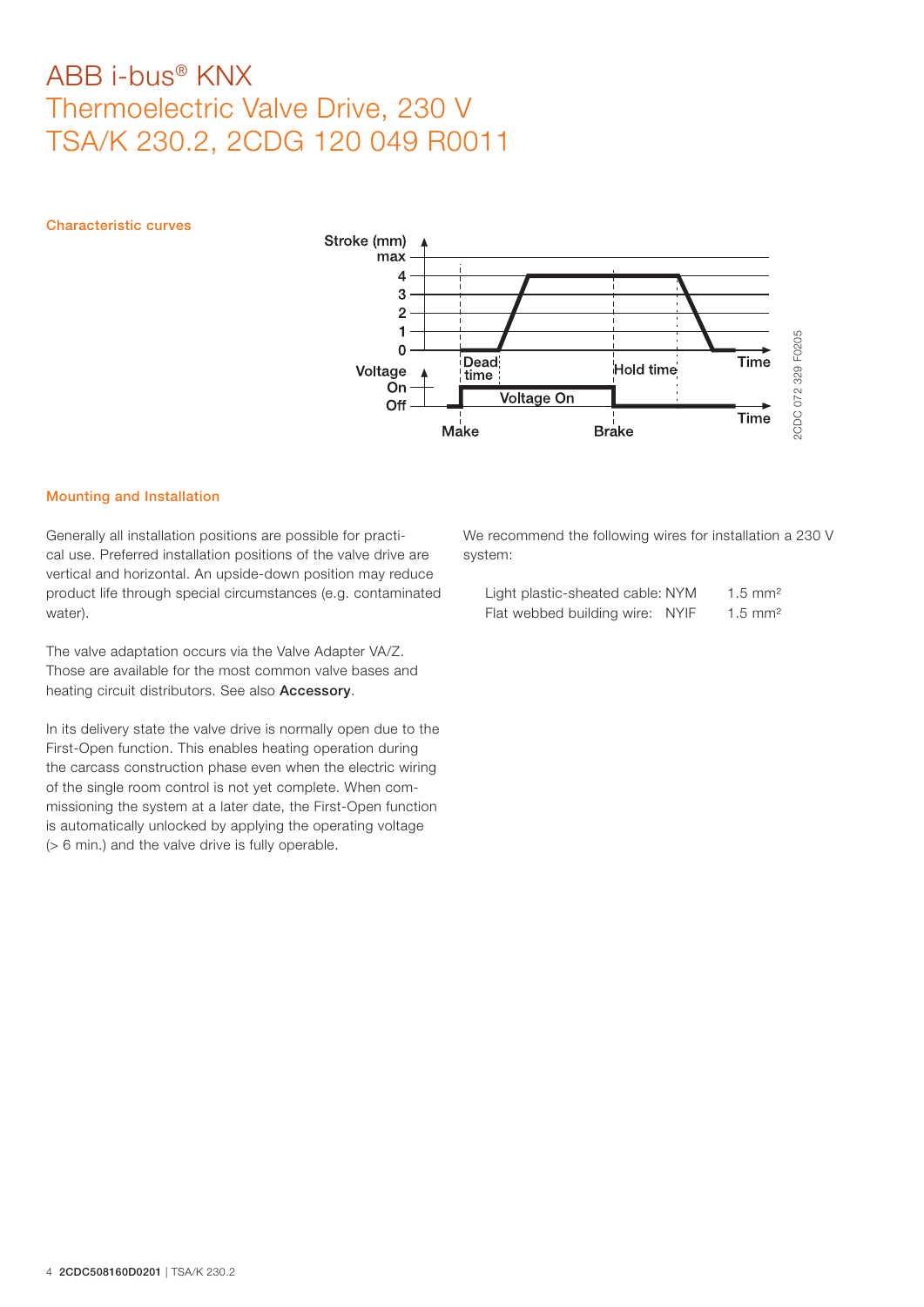#### Important notes

Installation and commissioning of the device may only be carried out by trained electricians. The relevant standards, directives, regulations and instructions must be observed when planning and implementing the electrical installation.

Protect the device against moisture, dirt and damage during transport, storage and operation!

Do not operate the device outside the specified technical data (e.g. Temperature range)!

### Cleaning

Should the device become soiled, it may be cleaned with a dry cloth. If this does not suffice, a cloth lightly moistened with soap solution may be used.

On no account should caustic agents or solvents be used.

### **Maintenance**

The device is maintenance free. Should damage have occurred, e.g. due to transport or storage, no repairs should be carried out.

The warranty expires if the device is opened!